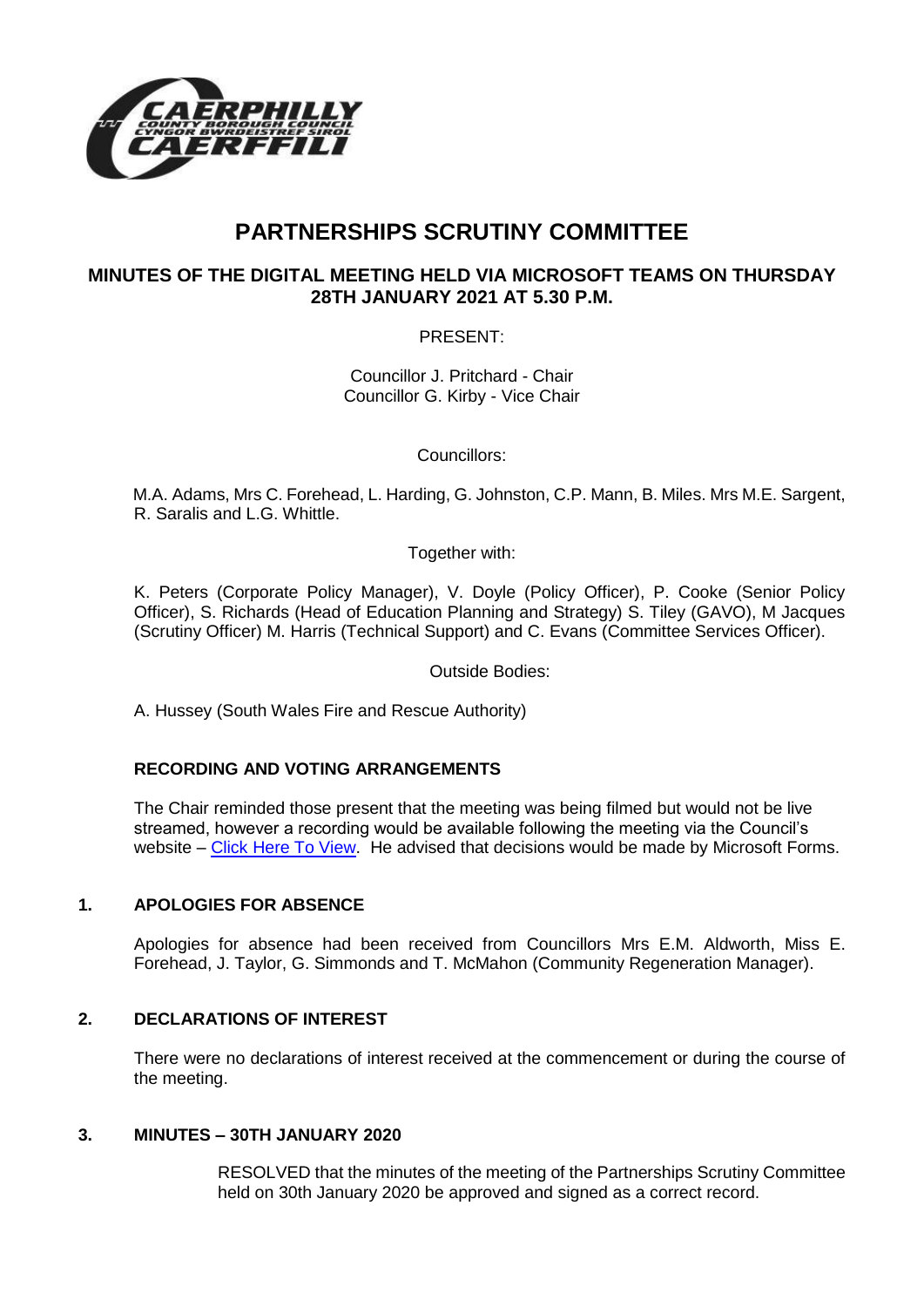#### **4. PARTNERSHIPS SCRUTINY COMMITTEE FORWARD WORK PROGRAMME**

The Scrutiny Officer introduced the report that informed the Committee of its Forward Work Programme planned for the period January 2021 to July 2021.

The Committee were asked to note a minor amendment in which the report scheduled for 15th July 2021 would be presented by Chief Inspector Amanda Thomas, Gwent Police.

Following consideration and discussion, and in noting the amendment, it was moved and seconded that the recommendation in the report be approved. By way of electronic voting this was unanimously agreed.

RESOLVED that subject to the changes, the Forward Work Programme for the coming year be approved and published on the Councils' website.

#### **REPORTS OF OFFICERS**

Consideration was given to the following reports.

## **5. HALF YEAR PROGRESS UPDATE – THE CAERPHILLY WE WANT WELL-BEING PLAN 2018-2023 (APRIL 2020 TO SEPTEMBER 2020)**

The report provided the Partnerships Scrutiny Committee with the half year performance update presented to the Caerphilly Public Services Board on the 3rd November 2020.

The report also explained that the next cycle of well-being planning will commence in 2021. The precursor data assessment and analysis of local well-being is a 12 to 18-month process that will need to be completed in time to draft the next version of the well-being plan during 2022, in readiness for the next iteration and cycle; 2023-2028. It was noted that a timeline was appended to the report

The report also notified members that a decision had been made by partners to form a regional Gwent Public Services Board from September 2021 that would replace the five current boards in the Gwent area.

The report presented the performance reports examined by the Caerphilly Public Services Board (PSB) at its meeting on the 3rd of November 2020. The reports covered six-months progress on partnership activity across the 'Caerphilly We Want 2018-2023' well-being plan.

It was noted that as a result of the Pandemic, the Partnerships Scrutiny Committee did not meet in July 2020. The ongoing public health crisis has also affected the Caerphilly Public Services Board meetings as the Board did not meet in June 2020 and cancelled, at short notice, its planned meeting of the 7thSeptember 2020 due to the local lockdown taking effect in the county borough area. The Public Services Board next met on the 3rd November and received reports on six-months partnership activity, instead of quarterly reports, at that time. The six-month performance reports have previously been provided to Scrutiny Committee for their consideration as to which areas they may wish to focus on. The six-month performance reports were appended to the report.

It was noted that due to the disrupted schedules of both Partnerships Scrutiny Committee, and the Caerphilly Public Services Board, the next six-monthly update reports would be provided to the July 2021 scrutiny meeting. These will cover the period October 2020 to March 2021.

The Committee thanked the Officer for the report and discussion ensued. The Committee discussed the report at length and in noting the decision to Regional Gwent Service Board,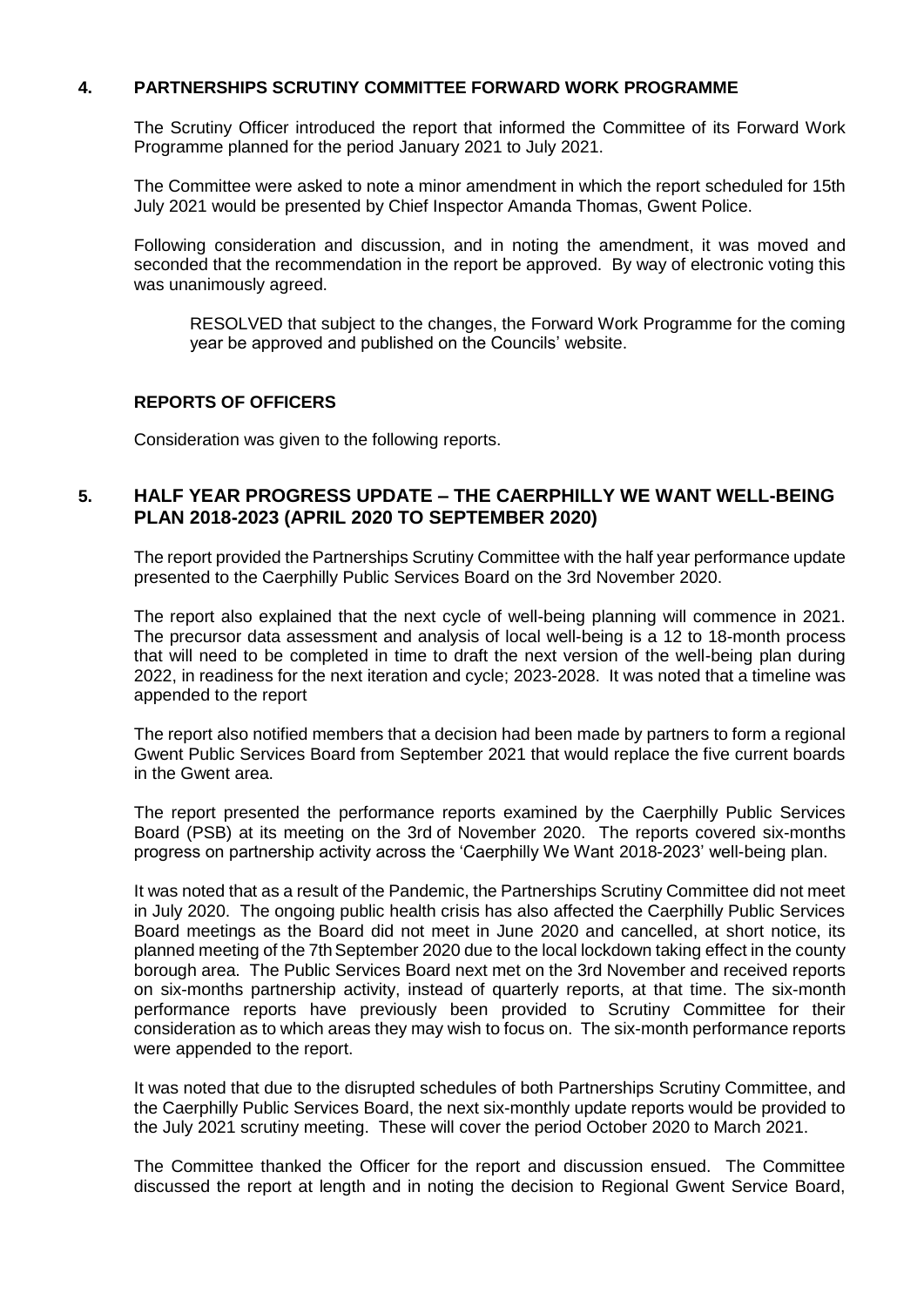noted that there would be a significant number of projects undertaken on a local, community and Gwent basis, as well as a regional approach.

Concerns were raised due to the variance of Gwent Local Authorities and the areas of affluence and deprivation and the issues that may arise in respect of service delivery. Officers explained that whilst there are some similarities between local authorities, there are several differences, and a working group has been set up across Gwent in order to consider these factors and ensure consistency in service delivery. In addition, it was noted that the Welsh Government has set up several Workstreams in order to assist with these issues.

Following consideration and discussion, it was moved and seconded that the recommendations in the report be approved. By show of hands, the Scrutiny Committee unanimously noted the report.

RESOLVED that for the reasons contained in the Officer's report:

- i) The progress updates provided to the PSB be noted and consideration be given to the plan of scrutiny of thematic areas as part of its Forward Work Programme.
- ii) That the lead in time for drafting a well-being plan for the next 5-year cycle means that the next local assessment of well-being will begin this year.
- iii) The decision of partners to from a Gwent Public Services Board from 2021 be noted.

#### **6. VOLUNTEERING AND APPRENTICESHIPS - PRESENTATION**

The Partnerships Scrutiny Committee were asked to note that T. McMahon (Community Regeneration Manager) has been unable to attend the meeting due to unforeseen circumstances, and whilst Officers are available to provide responses, a further presentation can be provided on the work undertaken around Apprenticeships, should the Committee require.

The Scrutiny Committee were provided with a presentation in 2-parts; the first covering the work undertaken around Apprenticeships and the second around the work undertaken in relation to Volunteering.

The Committee were asked to note that there has been little progress in relation to Apprenticeships to date as a direct result of the ongoing pandemic, which has placed significant limits on the capacity of employers (including CCBC) to host apprentices. This downturn in apprenticeship availability is due to both a reduced demand from employers who are experiencing difficulties in the current economic crisis and greater risk implications. However, the Committee were pleased to note that there have been some positive initial conversations with internal CCBC departments and opportunities realised post lockdown. In addition, links have been formed with potential referral routes such as Youth Engagement and there has been some interest from external training providers in working in partnership to deliver apprenticeships.

Scrutiny were asked to note that moving forward there is a greater focus on economic growth and job creation alongside specialised employment support and opportunities across Gwent to work collaboratively to address demand in growth sectors at a regional level, utilising shared resources to respond to available data on growth sectors.

The Committee thanked the Officer for the presentation and welcomed Mr S. Tiley, GAVO to provide a presentation on Volunteering.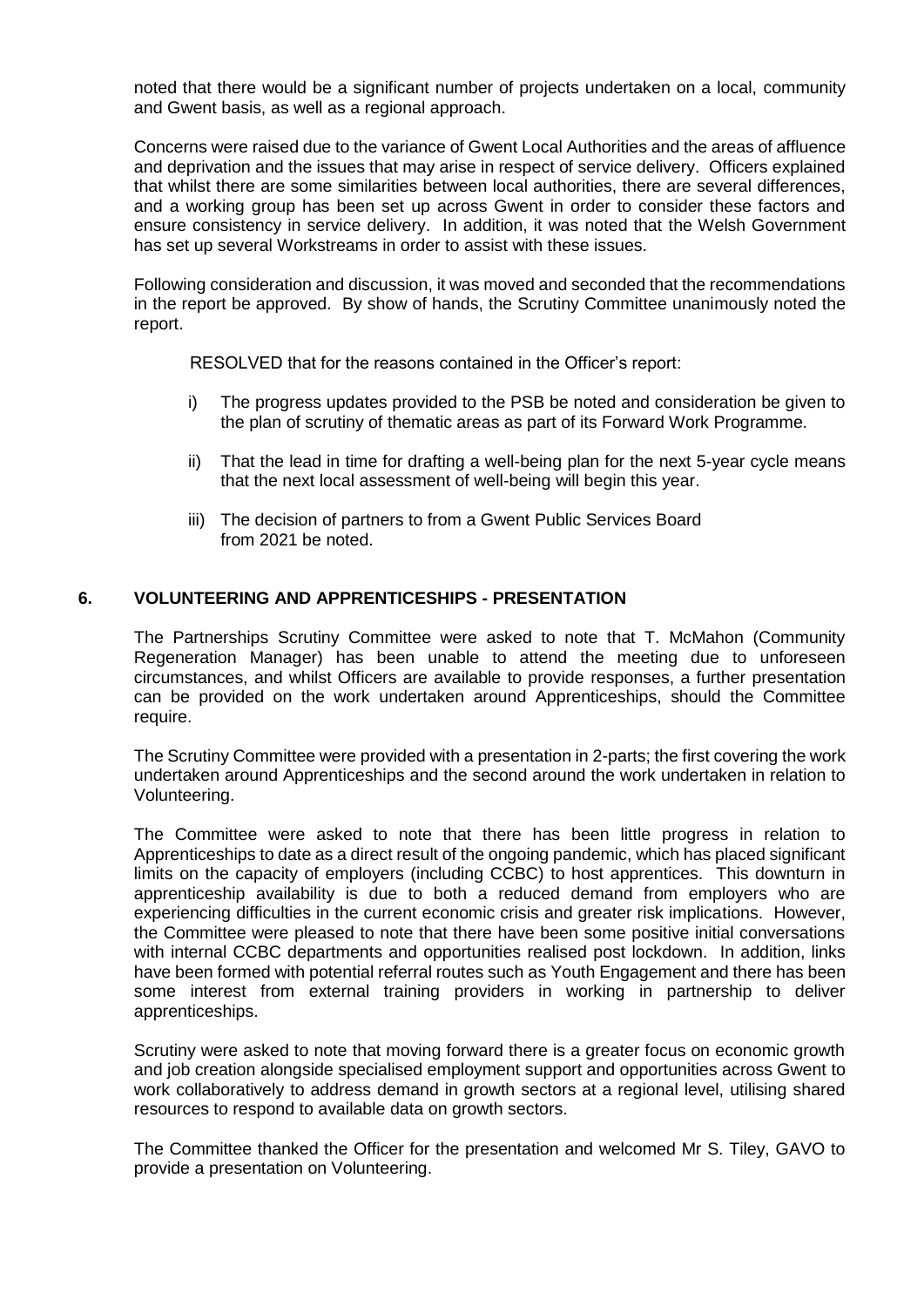Mr Tiley explained that in regards to Volunteering several outline aims have been agreed which include the development of a coordinated approach to volunteering to enable all PSB partners to promote volunteering for well-being effectively, Corporate social responsibility to enable staff of PSB organisations to volunteer, recognise and utilise volunteering as a first step to the employment market and provide volunteering opportunities that are appropriate for all ages and sectors of the community.

Success stories were shared with the Committee which included support of new and old Third Sector Organisations and PSB Partners with the Volunteering Wales Platform, GAVO has supported PSB Partners and Third Sector Organisations in policy and practice support and during the pandemic, advice has support has been given in the recruitment and management of volunteers. This support has helped create new groups to support the impacts of the Covid-19 pandemic linked to GAVO development and core responsibilities.

Scrutiny were provided with a list of groups created as a result of the Pandemic, which included Gwent Prescription Riders (dealing with Prescription deliveries across Gwent and linking with pharmacies) and Risca Covid-19 Group (supporting shielded Risca Residents). In addition, it was noted that staff from Caerphilly County Borough Council staff were diverted to volunteering services on the frontline, such as the Buddy Scheme and delivery of Free School Meals to aid the most vulnerable.

Following the success of the Buddy Scheme, the Caerphilly Cares Scheme has been developed, which has been vital in supporting wellbeing, as well as supporting the needs of the most vulnerable groups in Caerphilly. The Model has been developed with the aim to continue providing services and a universal gateway model, to ensure people receive the right support, in the right place at the right time. The Caerphilly Cares Scheme was approved by Cabinet in November 2020 and a phoneline and inbox has been established. Grant funding has been secured and a process mapping project has been undertaken in January 2021. It is anticipated that the Caerphilly Cares Scheme will be transferred to the Social Services Directorate on 1st February 2021, in which a larger range of services will work collaboratively under the Caerphilly Cares Umbrella.

The Scrutiny Committee thanked the Officers for the presentation and discussion ensued.

Members discussed the report at length, raising queries around the volunteer scheme and anticipated position post Covid. Officers explained that there are lots of opportunities, all of which can assist people with career progression and provide them with significant experience. Members were assured that volunteer roles do not replace paid roles and volunteers can do so for as long a period as they wish. It is hoped that people will continue post pandemic, but it was noted that as a result of furlough schemes, people have had more time to spare for volunteering.

Discussions took place around the Caerphilly Cares Scheme and it was noted that the Tenancy Support Scheme has also been linked and can provide tenants with advice and support in relation to debt management and offer referrals to Citizens Advice Bureau, as well as other partner organisations to strengthen income maximisation.

A Member sought further information on the Social Services Budget and funding for the Caerphilly Cares Scheme. Officers explained that initially Social Services Reserves were used in order to set up the scheme but since this time, Welsh Government have recognised the significance of the scheme and allocated Grant funding. This has provided some security for the scheme going forward.

The Scrutiny Committee thanked the Officers for the detailed presentation and noted the content.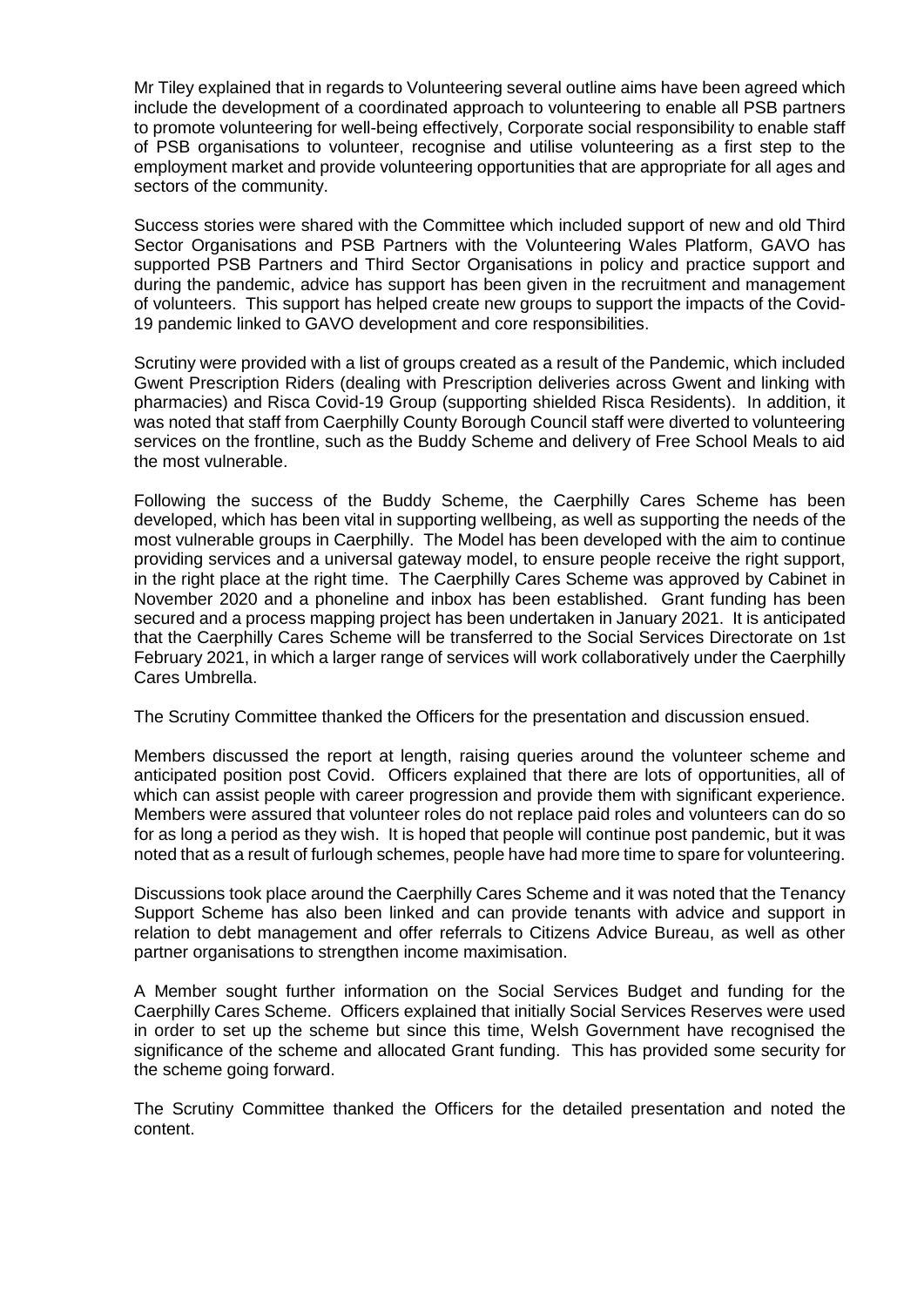#### **7. UPDATE ON REVIEW OF WELL-BEING PLAN ACTIONS AND INCLUSION OF COVID RECOVERY PRIORITIES**

The report provided an update to committee members on the review of action plans under each of the Enablers and Action Areas of the current 'Caerphilly We Want 2018-2023' well-being plan and, additionally, to inform them that the PSB is formulating a set of recovery based priorities to focus partnership activity on supporting the county borough area out of the coronavirus crisis.

It was noted that the current well-being plan was developed over 2017-18 and was agreed by the Caerphilly Public Services Board (PSB) in March 2018. The plan runs over a 5-year cycle and is therefore at its halfway point in 2021. Prior to the coronavirus public health crisis, the PSB and relevant delivery leads had committed to update action plans for the remaining term of the well-being plan. The coronavirus crisis has given a different impetus to this work; to consider how partnership activity can be directed to help the county borough area recover from economic and societal impacts.

The action plans are currently being reviewed; this is being done in the light of a set of new recovery priorities agreed by the PSB at its meeting on the 3rd November 2020.

The chosen recovery priorities were set out within the report.

The Scrutiny Committee thanked the Officer for the report and discussion ensued.

A Member, in noting the report, sought further information into the Pilot of a Hub at Penallta House. Officers explained that the Rhymney Room has been designated as a hub, equipped with desks and computers for use by partner agencies, as a working space if required. It is anticipated that this can be further developed in line with Welsh Government, in that public sector is one estate and can share facilities, which is further supported with staff working in an agile manner as a result of the Pandemic. The Committee were asked to note however, that as a result of the pandemic and the vaccination centre in Penallta House, these facilities are not currently available.

Following consideration and discussion, it was moved and seconded that the recommendation in the report be approved. By show of hands this was unanimously agreed.

RESOLVED that for the reasons contained in the Officer's report selected recovery priorities be noted.

#### **8. CAERPHILLY PUBLIC SERVICES BOARD ANNUAL REPORT 2019-20**

The Annual Report of the Caerphilly Public Services Board (PSB) for 2019/20 highlighted progress made against the 'Caerphilly We Want 2018-2023' Well-being Plan.

The report covered a longer 16-month period, as all partners have inevitably been involved in responding to the Covid-19 pandemic. Taking a longer timeframe has allowed to showcase some of the amazing public and community sector responses to supporting communities through the public health crisis.

A video story was provided within the report, which was structured around the 4 Well-being Objectives the PSB has set itself; Positive Change, Positive Start, Positive People and Positive Places. Objectives are underpinned by Action Areas, with progress on each discussed throughout the report.

It was noted that the past 6 months have been an unprecedented time for public services and local communities. The Caerphilly PSB has responded to these challenges by building on its already strong partnerships working for community well-being.